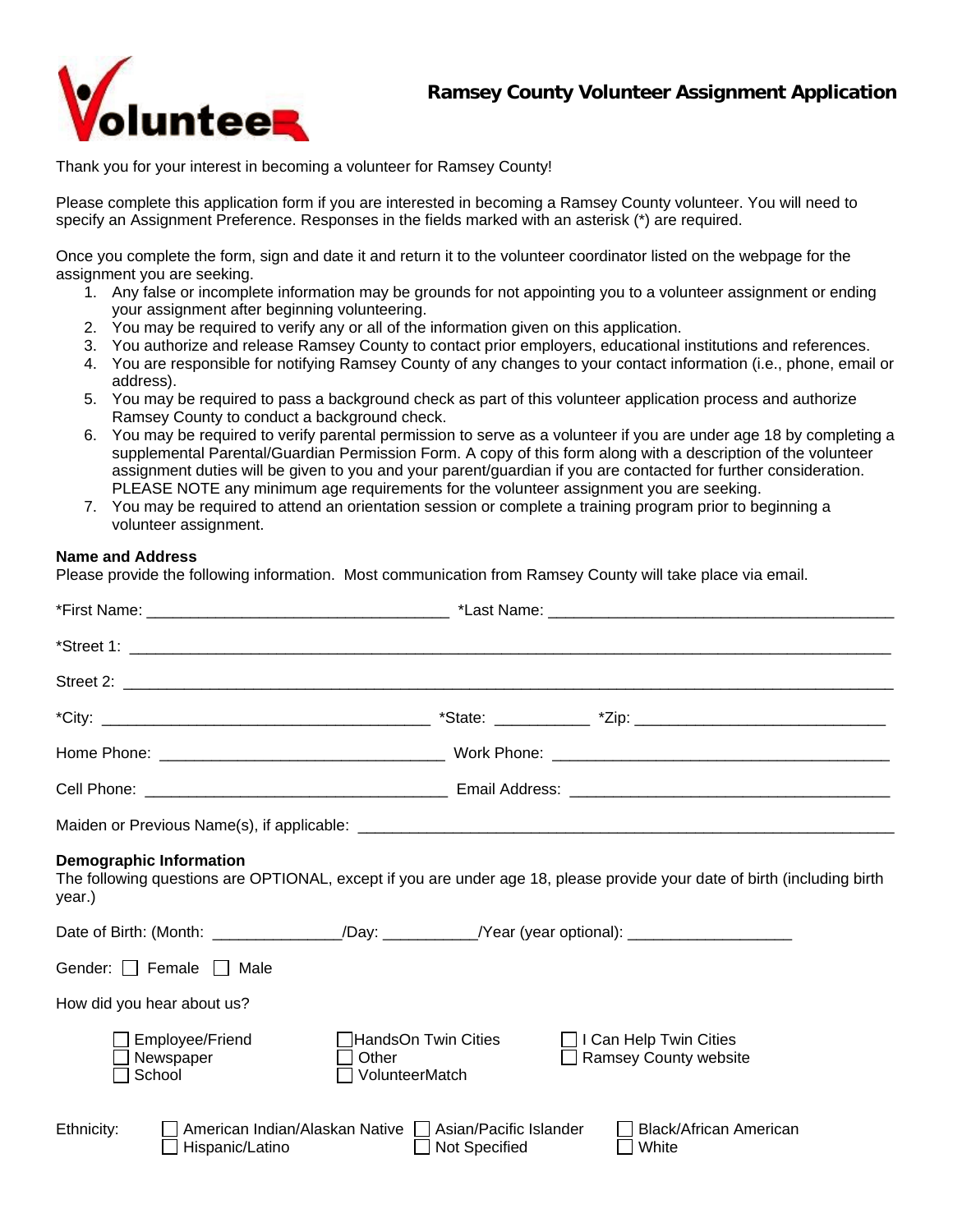Do you require anything (either during application screening interviewing processes or for completing volunteer assignment duties) to accommodate a disability or language difficulty? Please briefly explain what you need:

### **Availability/Location Preference**

Please indicate the days and times you are usually available to volunteer. This information will be used to initially match your availability with our scheduling needs.

\_\_\_\_\_\_\_\_\_\_\_\_\_\_\_\_\_\_\_\_\_\_\_\_\_\_\_\_\_\_\_\_\_\_\_\_\_\_\_\_\_\_\_\_\_\_\_\_\_\_\_\_\_\_\_\_\_\_\_\_\_\_\_\_\_\_\_\_\_\_\_\_\_\_\_\_\_\_\_\_\_\_\_\_\_\_\_\_\_\_\_\_\_\_\_\_\_

\_\_\_\_\_\_\_\_\_\_\_\_\_\_\_\_\_\_\_\_\_\_\_\_\_\_\_\_\_\_\_\_\_\_\_\_\_\_\_\_\_\_\_\_\_\_\_\_\_\_\_\_\_\_\_\_\_\_\_\_\_\_\_\_\_\_\_\_\_\_\_\_\_\_\_\_\_\_\_\_\_\_\_\_\_\_\_\_\_\_\_\_\_\_\_\_\_

You will need to select one ASSIGNMENT (location) PREFERENCE for this application. Your application will be routed to the appropriate staff members for further review and contact.

|                                      | Sun | Mon      | Tue             | Wed          | Thu       | Fri                     | Sat |       |  |
|--------------------------------------|-----|----------|-----------------|--------------|-----------|-------------------------|-----|-------|--|
| Morning                              |     |          |                 |              |           |                         |     |       |  |
| Afternoon                            |     |          |                 |              |           |                         |     |       |  |
| Evening                              |     |          |                 |              |           |                         |     |       |  |
| Term of Commitment:<br>3 months      |     | 6 months | $\Box$ 9 months | $\mathbf{1}$ | 12 months | Ongoing<br>$\mathbf{I}$ |     | Other |  |
| *Assignment Preference (Choose one): |     |          |                 |              |           |                         |     |       |  |
| <b>Community Corrections</b>         |     |          |                 |              |           |                         |     |       |  |
| <b>Community Human Services</b>      |     |          |                 |              |           |                         |     |       |  |
| Lake Owasso Residence                |     |          |                 |              |           |                         |     |       |  |
| Parks & Recreation                   |     |          |                 |              |           |                         |     |       |  |
| <b>Ramsey County Care Center</b>     |     |          |                 |              |           |                         |     |       |  |
| Tamarack Nature Center               |     |          |                 |              |           |                         |     |       |  |
| <b>Veterans Services</b>             |     |          |                 |              |           |                         |     |       |  |

#### **Skills, Interests & Experience**

Please tell us about your skills, interests and experiences by completing the following skills inventory. This information will help us to best match you to our volunteer assignment needs.

| Language:                      | American Sign Language<br>Other                               | Oromo<br>Hmong<br>Somali                                              | Spanish                                                            |
|--------------------------------|---------------------------------------------------------------|-----------------------------------------------------------------------|--------------------------------------------------------------------|
| <b>Educator Skills</b>         | <b>Budgeting</b><br>Interpretation - Cultural<br>Job Coaching | <b>IESL</b> Instruction<br>Interpretation - Environmental<br>Training | Health/Nutrition<br>$\Box$ Interpretation - Historical<br>Tutoring |
| <b>Administrative Support:</b> | Database Reports<br>Planning<br>Supervision                   | Evaluation<br>Receptionist                                            | <b>General Office</b><br>Research                                  |
| Entertainment:                 | Dance<br>Sing                                                 | Instrument                                                            | Magic                                                              |
| Interpersonal:                 | AA Group Facilitation                                         | Advocacy                                                              | <b>Group Facilitation</b>                                          |
| Marketing-Media:               | <b>Graphic Design</b>                                         | Photography                                                           | <b>Video Production</b>                                            |
| Marketing-Outreach:            | <b>Media Relations</b>                                        | <b>Speakers Bureau</b>                                                | Writing                                                            |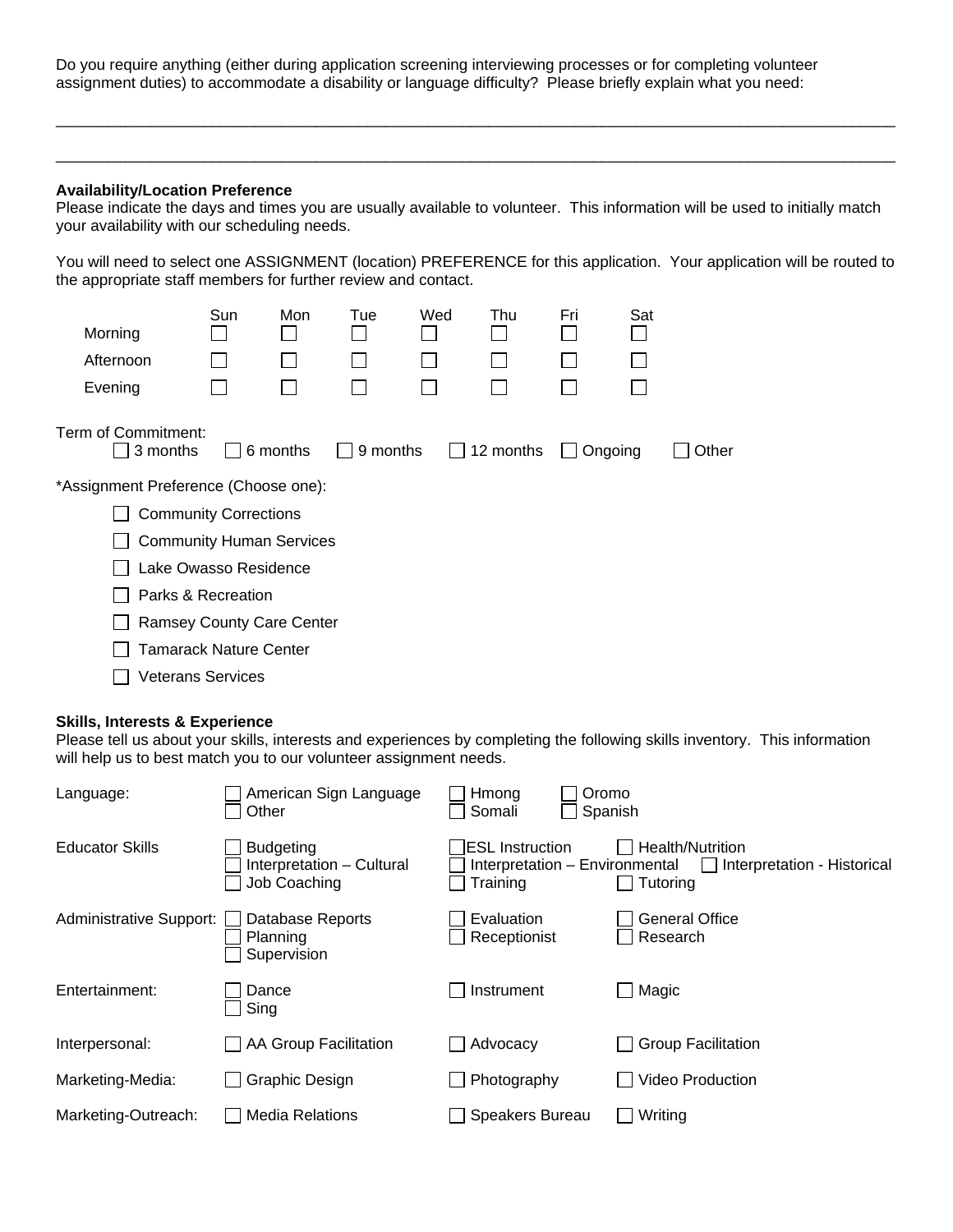| <b>Facilities Maintenance:</b>                                                   | Carpentry<br>Painting                                | <b>General Repair</b>                                                | Landscaping/Gardening                                                                                                      |
|----------------------------------------------------------------------------------|------------------------------------------------------|----------------------------------------------------------------------|----------------------------------------------------------------------------------------------------------------------------|
| Nature:                                                                          | Animals                                              | Plants                                                               |                                                                                                                            |
| Development:                                                                     | <b>Event Planning</b><br><b>Volunteer Board</b>      | <b>Fund Raising</b>                                                  | <b>Grant Writing</b>                                                                                                       |
| <b>Skills, Interests &amp; Experience (continued)</b>                            |                                                      |                                                                      |                                                                                                                            |
| Recreation/Leisure<br>Activities:                                                | Arts/Crafts<br>Exercise<br>Sports                    | <b>Board Games</b><br>Outings                                        | Cards<br>Sewing                                                                                                            |
| Spiritual/Religious:                                                             | <b>Bible Study</b><br><b>Worship Services</b>        | Chaplaincy                                                           | <b>Religious Programs</b>                                                                                                  |
| <b>Relevant Educational History</b><br>Please provide the following information. |                                                      |                                                                      |                                                                                                                            |
| Education:                                                                       | Associates Degree<br>JD (Law Degree)<br>Some College | <b>Bachelors Degree</b><br><b>Masters Degree</b><br>Trade/Vocational | High School Diploma/GED<br>PhD                                                                                             |
| Name of School (for internship applicants):                                      |                                                      |                                                                      |                                                                                                                            |
| Student (currently): $\Box$ YES                                                  | <b>NO</b>                                            |                                                                      |                                                                                                                            |
| volunteer assignment you are seeking:                                            |                                                      |                                                                      | Please list any relevant degrees (received or sought), courses, certifications, licenses, etc. that relate to the type of  |
| <b>Relevant Work/Volunteer Experience</b><br>seeking.                            |                                                      |                                                                      | Please list your most relevant work or volunteer experiences as they relate to the type of volunteer assignment(s) you are |
| Employment Status: C Full Time                                                   |                                                      | $\Box$ Part Time                                                     | $\Box$ Unemployed<br>$\Box$ Retired                                                                                        |
|                                                                                  |                                                      |                                                                      |                                                                                                                            |
|                                                                                  |                                                      |                                                                      |                                                                                                                            |
|                                                                                  |                                                      |                                                                      |                                                                                                                            |
|                                                                                  |                                                      |                                                                      |                                                                                                                            |
|                                                                                  |                                                      |                                                                      |                                                                                                                            |
|                                                                                  |                                                      |                                                                      |                                                                                                                            |
|                                                                                  |                                                      |                                                                      |                                                                                                                            |
|                                                                                  |                                                      |                                                                      |                                                                                                                            |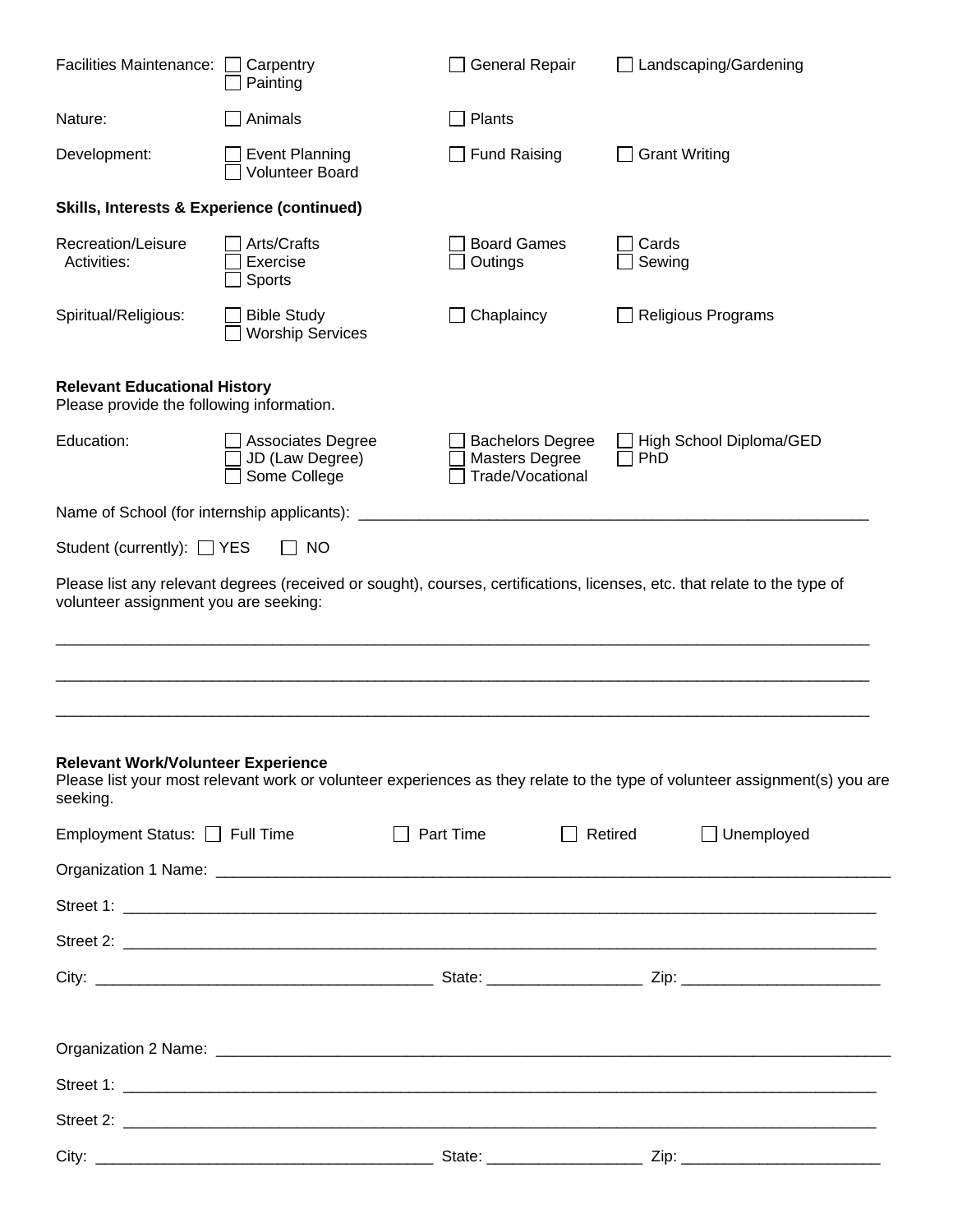# **References**

Please provide references who are familiar with your background and character, one of whom is not related to you.

| Work Phone: 2008 2010 2020 2020 2020 2021 2021 2022 2021 2022 2021 2022 2022 2022 2022 2022 2022 2022 2022 20 |
|---------------------------------------------------------------------------------------------------------------|
|                                                                                                               |
|                                                                                                               |
|                                                                                                               |
|                                                                                                               |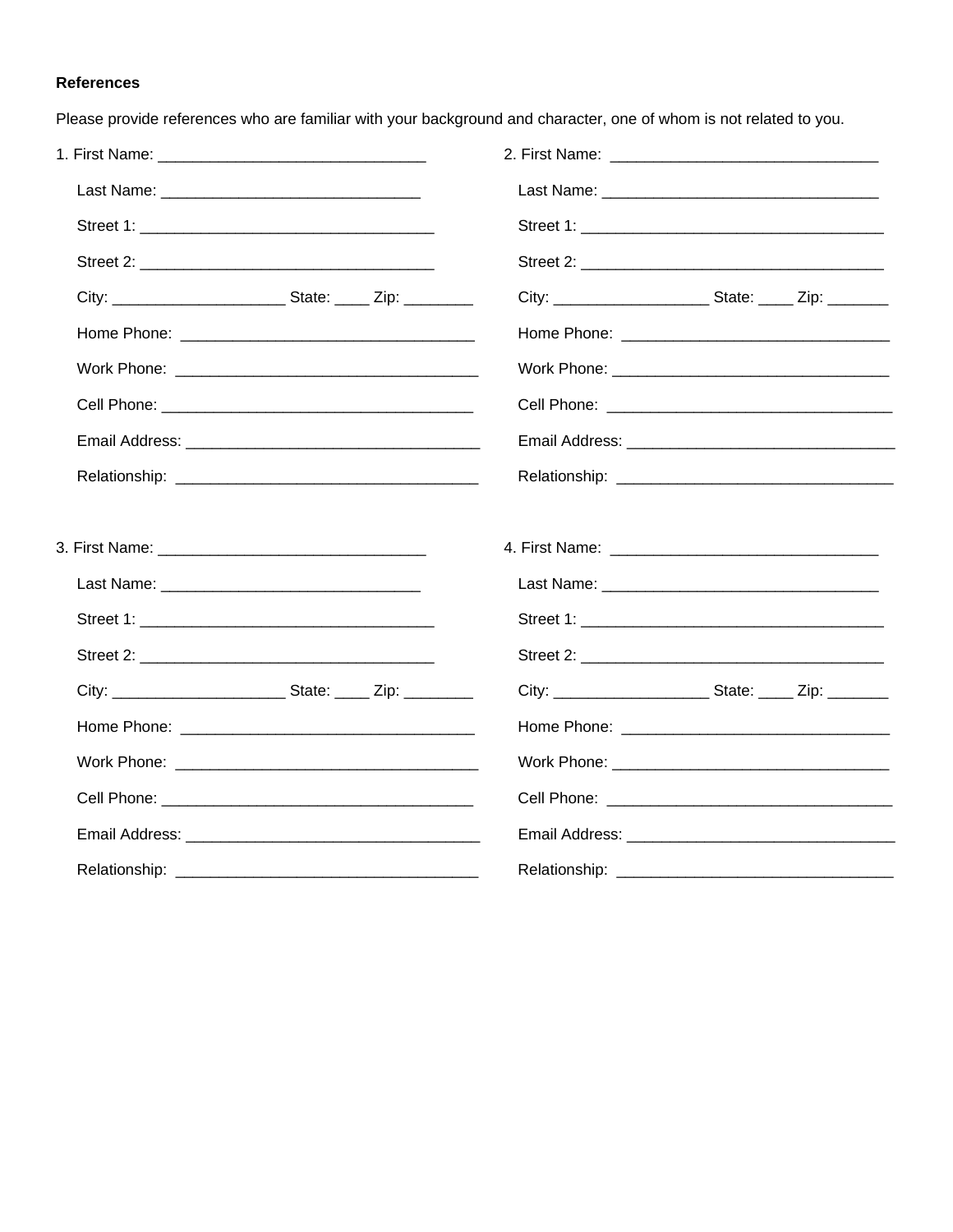#### **Emergency Contacts**

Please provide at least one person who we should contact in case of emergency if you are assigned as a volunteer in Ramsey County. This information will only be made available to Ramsey County staff or volunteer coordinators on an asneeded basis.

#### **Other Information**

Please use this section to provide any additional information about your schedule availability, background and interests, reasons for wanting to volunteer, etc. that you think we should know in determining your fit as a volunteer with Ramsey County.

\_\_\_\_\_\_\_\_\_\_\_\_\_\_\_\_\_\_\_\_\_\_\_\_\_\_\_\_\_\_\_\_\_\_\_\_\_\_\_\_\_\_\_\_\_\_\_\_\_\_\_\_\_\_\_\_\_\_\_\_\_\_\_\_\_\_\_\_\_\_\_\_\_\_\_\_\_\_\_\_\_\_\_\_\_\_\_\_\_\_\_\_\_\_

\_\_\_\_\_\_\_\_\_\_\_\_\_\_\_\_\_\_\_\_\_\_\_\_\_\_\_\_\_\_\_\_\_\_\_\_\_\_\_\_\_\_\_\_\_\_\_\_\_\_\_\_\_\_\_\_\_\_\_\_\_\_\_\_\_\_\_\_\_\_\_\_\_\_\_\_\_\_\_\_\_\_\_\_\_\_\_\_\_\_\_\_\_\_

\_\_\_\_\_\_\_\_\_\_\_\_\_\_\_\_\_\_\_\_\_\_\_\_\_\_\_\_\_\_\_\_\_\_\_\_\_\_\_\_\_\_\_\_\_\_\_\_\_\_\_\_\_\_\_\_\_\_\_\_\_\_\_\_\_\_\_\_\_\_\_\_\_\_\_\_\_\_\_\_\_\_\_\_\_\_\_\_\_\_\_\_\_\_

\_\_\_\_\_\_\_\_\_\_\_\_\_\_\_\_\_\_\_\_\_\_\_\_\_\_\_\_\_\_\_\_\_\_\_\_\_\_\_\_\_\_\_\_\_\_\_\_\_\_\_\_\_\_\_\_\_\_\_\_\_\_\_\_\_\_\_\_\_\_\_\_\_\_\_\_\_\_\_\_\_\_\_\_\_\_\_\_\_\_\_\_\_\_

#### **Internship information (for Intern applications only)**

If you are applying for a volunteer (UNPAID) internship assignment with Ramsey County, please describe your internship requirements you are seeking to fulfill (e.g., number of required hours)

#### **Authorized Signature/MN Govt Data Pract Act Notice**

The Minnesota Government Data Practices Act requires you to be informed that the information you have been asked to provide on this form,in some cases, is considered PRIVATE Data and may be shared with Ramsey County staff, volunteer coordinators or others with a legitimate business need to access the information. You may refuse to provide any of the data requested on this form; however, refusal may result in denial of your application for volunteer assignment. The data you supply (such as demographic information) may be used in aggregate form (not identifying you individually) for reports and other statistical purposes.

#### By checking the "I agree" box,

\* I have read the application instructions and Minnesota Government Data Practices Act information related to data privacy.

\* I certify that the information provided on this application is true and complete to the best of my knowledge.

\* I also understand that I may be required to pass a background check process as part of this application.

\* I authorize Ramsey County to contact the references I provided on this form as well as previous employers and educational institutions to verify the information I have listed and release Ramsey County from any claims related to contacting these references.

\* I understand that if I am under age 18 that I have approval from my parent/guardian to accept this volunteer assignment.